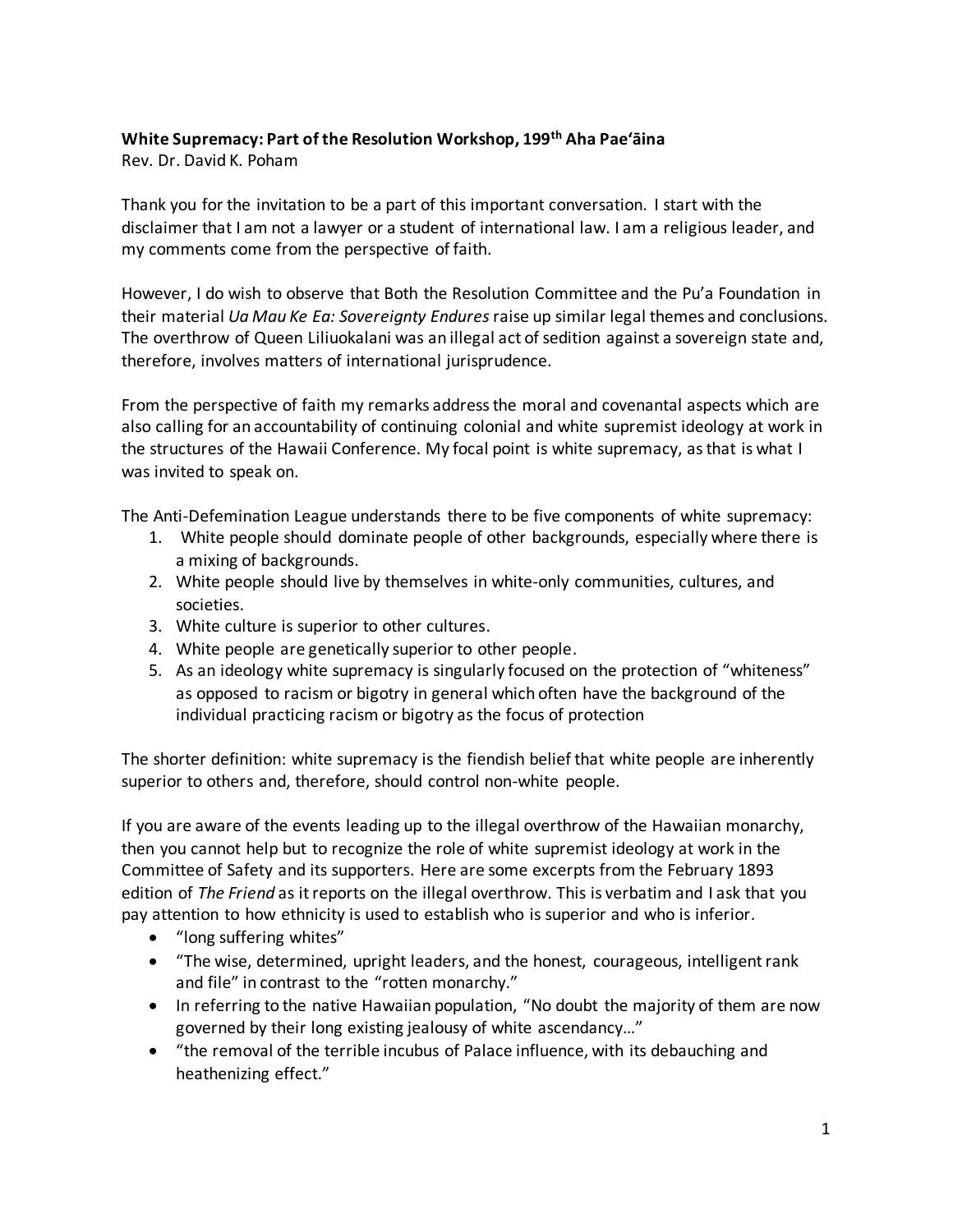• "we anticipate satisfaction among the natives and their cordial cooperation with the whites in public affairs."

Those who read my most recent reflection in the May 2021 edition of *The Friend* will recognize the thinking patterns of picturing others as beasts, savages, and contagion in these quotes. All part of the ideology of racism and white supremacy.

At this point I need to put on my Sunday School teacher hat. We will return to the issue of white supremacy, but first we need to take a short tour on the theme of supremacy in the Bible.

As people of faith, we honor the Bible as a collection of sacred stories which have as their common theme the faithfulness of God. And when we read the Bible honestly, we find that embedded in these stories of God's fidelity the human ideology of supremacy. If we are very, very honest we recognize that the biblical narrative of supremacy is masterfully hidden behind the concept of righteousness.

How does righteousness, understood as a faithful life lived before God, support notions of supremacy which raises one group up as worthy and puts another group down as unworthy? Noah was considered righteous, and this made his family worthy of saving on the ark while all the unworthy perished in the flood. Abraham was righteous and this made his descendants worthy of colonizing Canaan and in the book of Joshua committing genocide against the native peoples of the land who were deemed unworthy of it.

I know that for some of you this is a most uncomfortable Sunday School lesson. Especially if you are unaccustomed to peering behind the texts and asking if there is a human ideology encapsulated within it. As it turns out these attitudes were also prevalent among Israel's neighbors in the ancient near east. The Hittites, the Sumerians, the Egyptians, and the Mesopotamians all had similar understandings. It turns out that ancient Israel was not so different from their neighbors in this regard.

My point is that good Christians, even the descendants of missionaries, are susceptible to the temptations of supremacy masquerading as righteousness. From the quotes of the February 1893 *The Friend* it is easy to see white supremacy hiding behind the notion of religious righteousness.

For sure the same sacred stories which imbibe supremacy also alert us to the moral injury of wronging one another. In these situations, the scriptures are quite clear: when we become aware of the wrong we have done, we are to be remorseful, confess the wrong we've done by commission and omission, and make reparations for the wrong. As Christians we know this spiritual practice from the teachings of Jesus in the Sermon on the Mount, where Jesus states, "So if you are offering your gift on the altar and there you remember that your brother has something against you, leave your gift there in front of the altar. First go and be reconciled with your brother, and then come and offer your gift" (Mt. 5:23-24). This teaching of Jesus is itself a